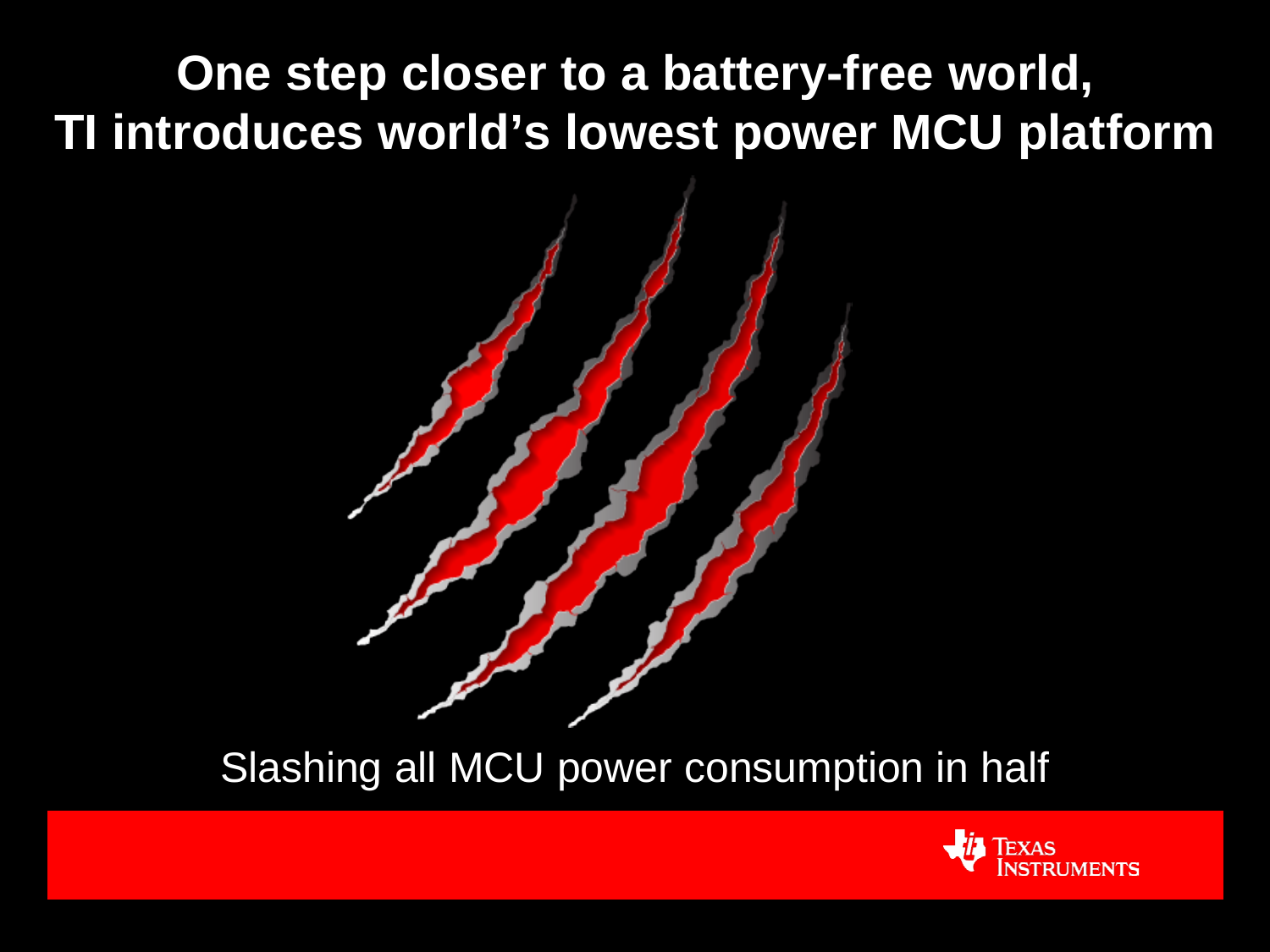### **Unprecedented ultra-low-power "Wolverine" MCUs enable a smarter & greener world**

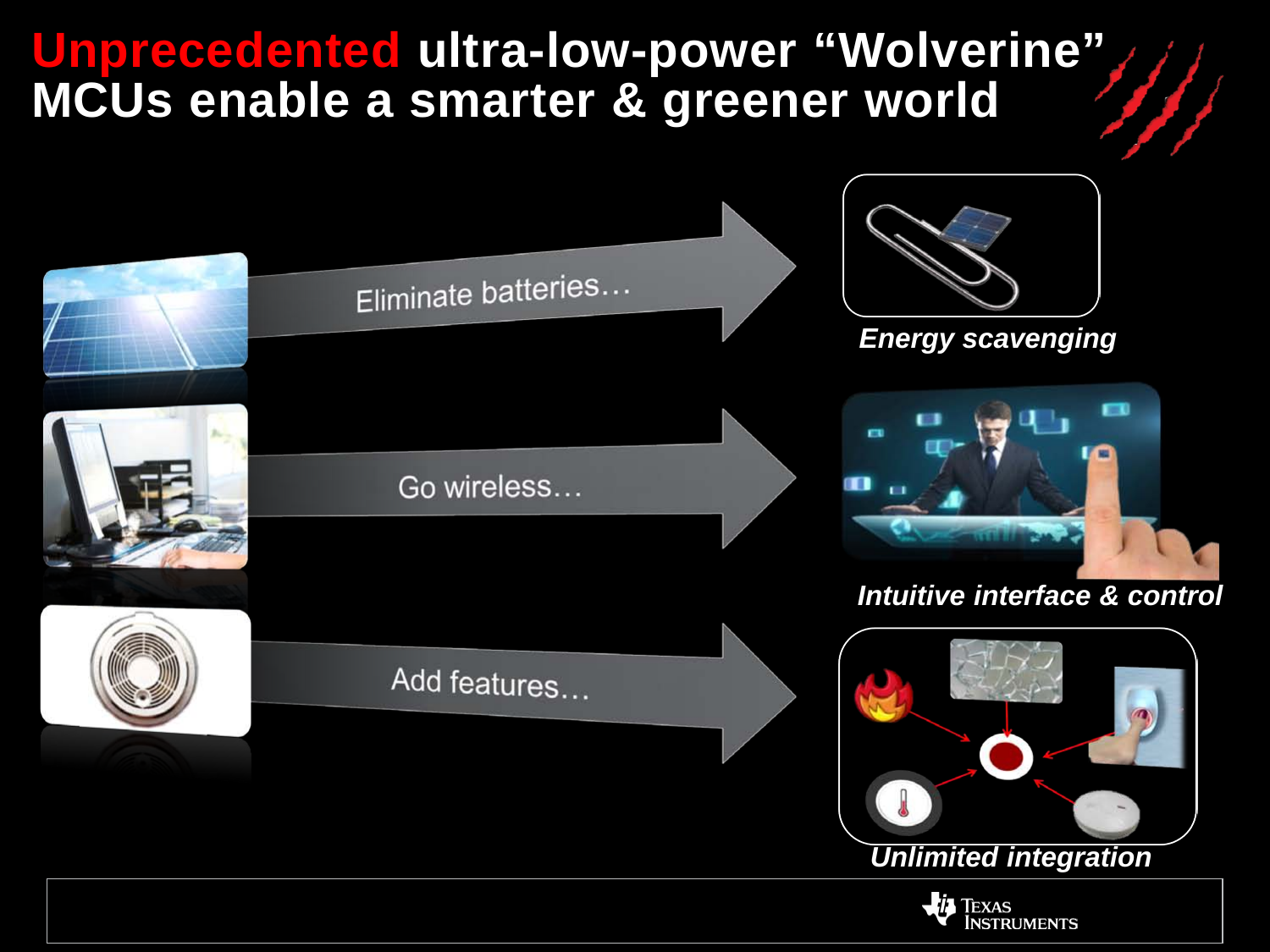# **Low power matters**

![](_page_2_Picture_1.jpeg)

According to NASA ,  $\sim$  2.5 billion batteries are disposed of every year in the U.S. alone

#### Intelligence in new places

![](_page_2_Picture_4.jpeg)

![](_page_2_Picture_5.jpeg)

 $\mathcal{B}$ 

![](_page_2_Picture_6.jpeg)

![](_page_2_Picture_7.jpeg)

#### To make the planet smarter, greener, healthier, safer and more fun

![](_page_2_Picture_9.jpeg)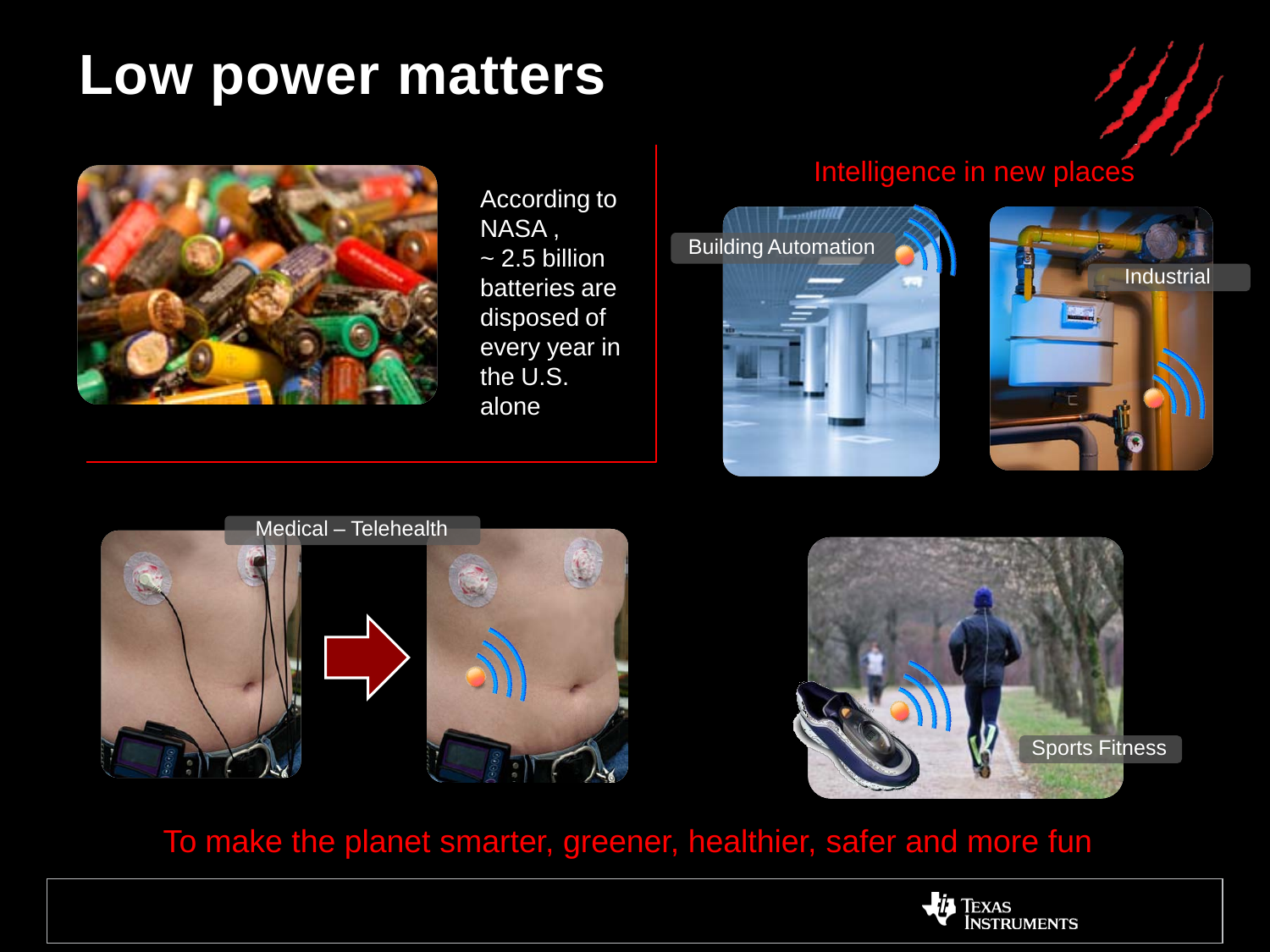# **MCUs push low power limits**

![](_page_3_Figure_1.jpeg)

![](_page_3_Figure_2.jpeg)

![](_page_3_Picture_3.jpeg)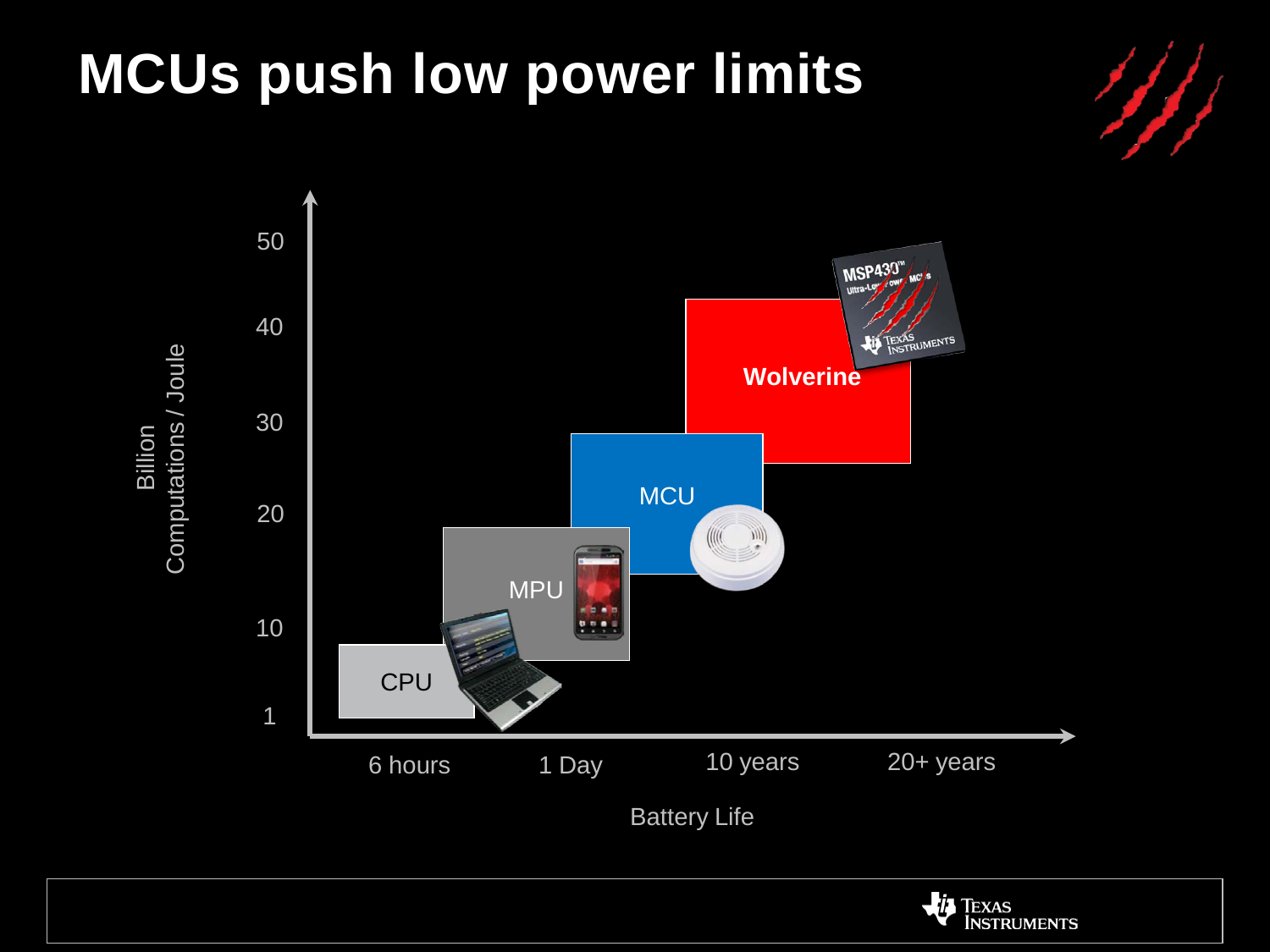![](_page_4_Picture_0.jpeg)

![](_page_4_Picture_1.jpeg)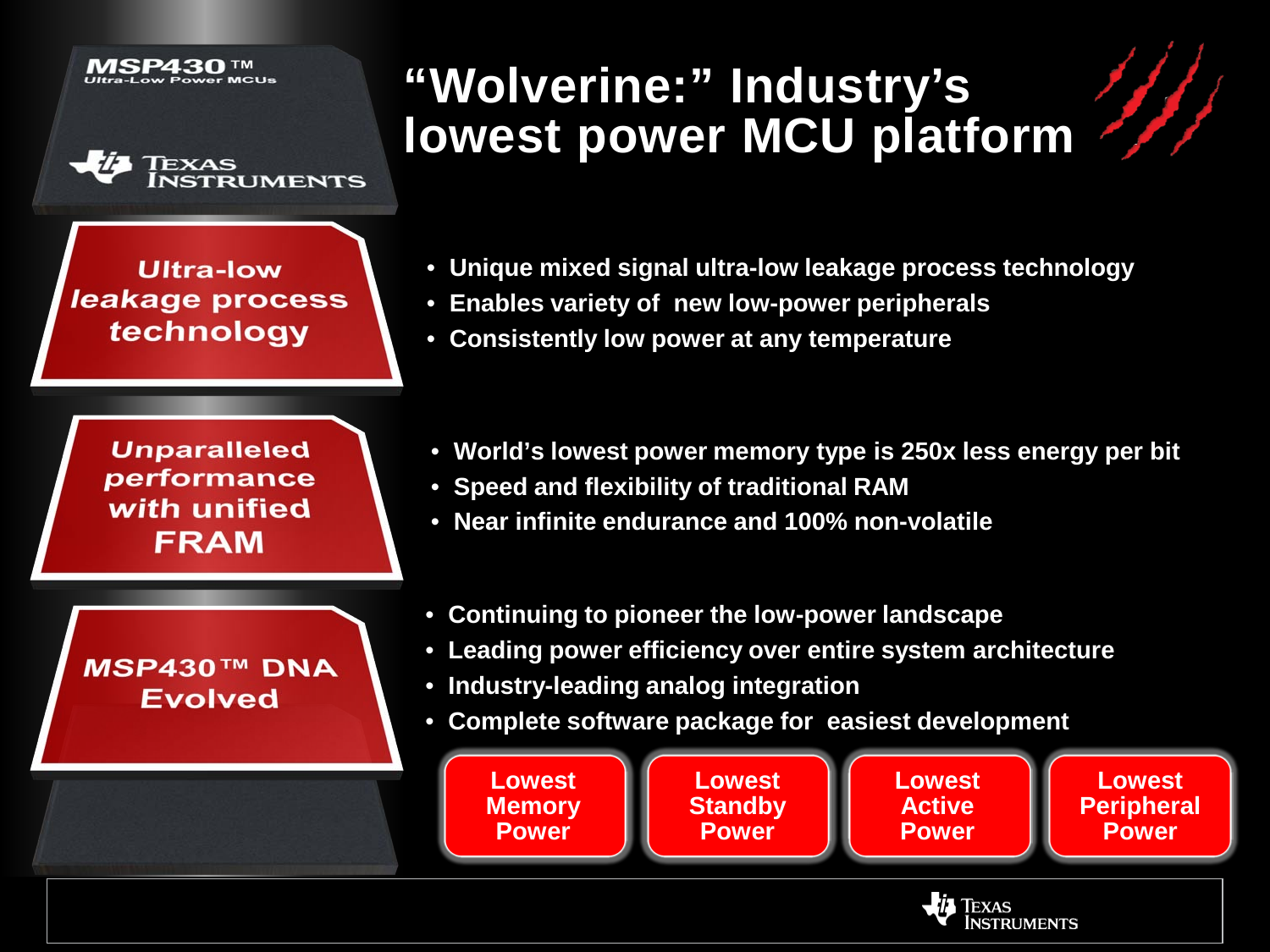# **TI showcases innovation in process technology**

![](_page_5_Picture_1.jpeg)

- TI has re-engineered the 130nm process node • Below 180 nm, physics prevents low power optimized leakage vs. performance in design
- Created a mixed signal process with:
	- >10x improvement in leakage
	- 15% decrease in active power
	- More than 30 new analog, digital, capacitive design components
- Consistent low power at any temperature

![](_page_5_Figure_8.jpeg)

![](_page_5_Picture_9.jpeg)

![](_page_5_Picture_10.jpeg)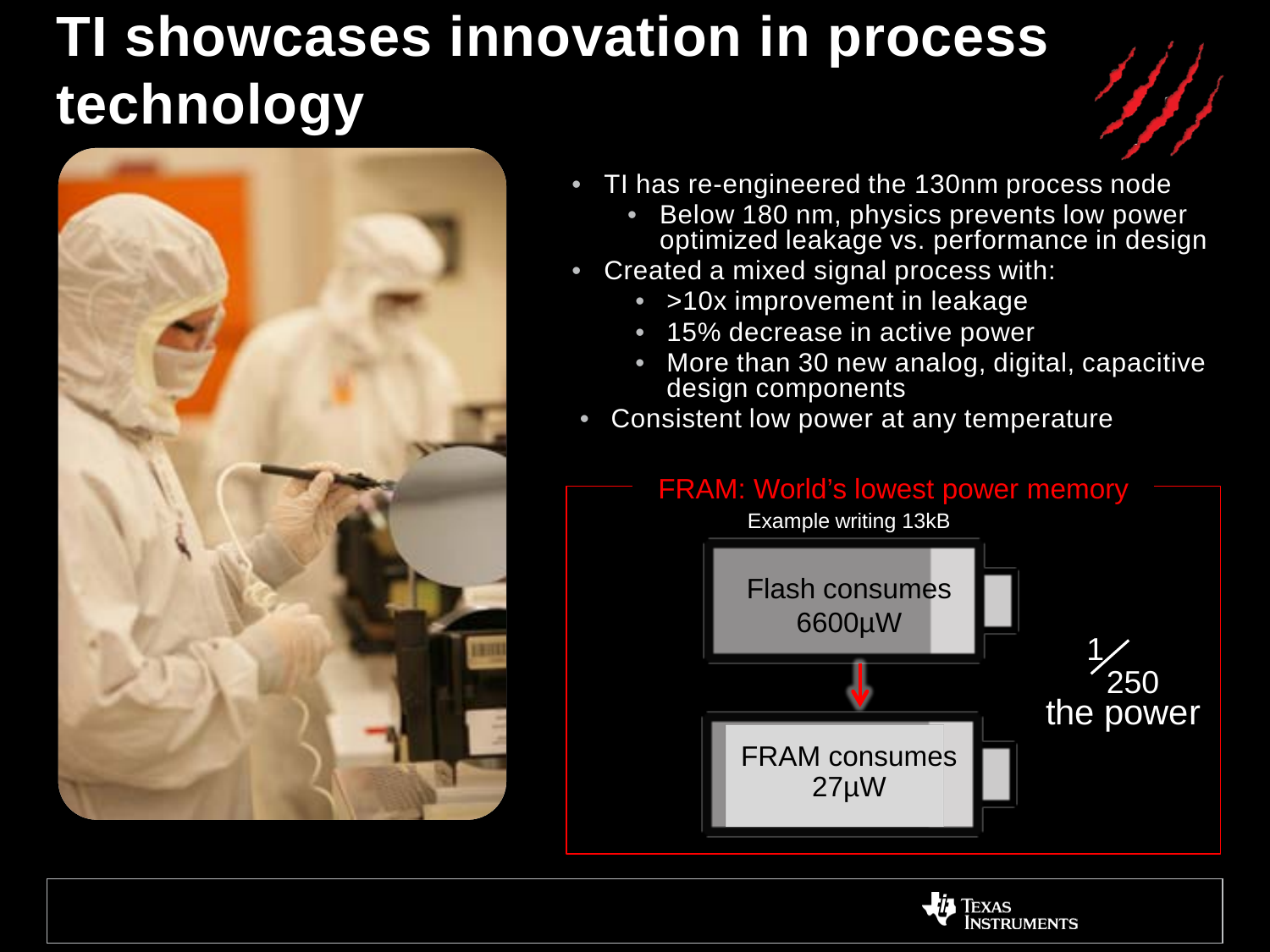## **TI's "Wolverine" delivers the lowest power No qualifiers**

![](_page_6_Figure_1.jpeg)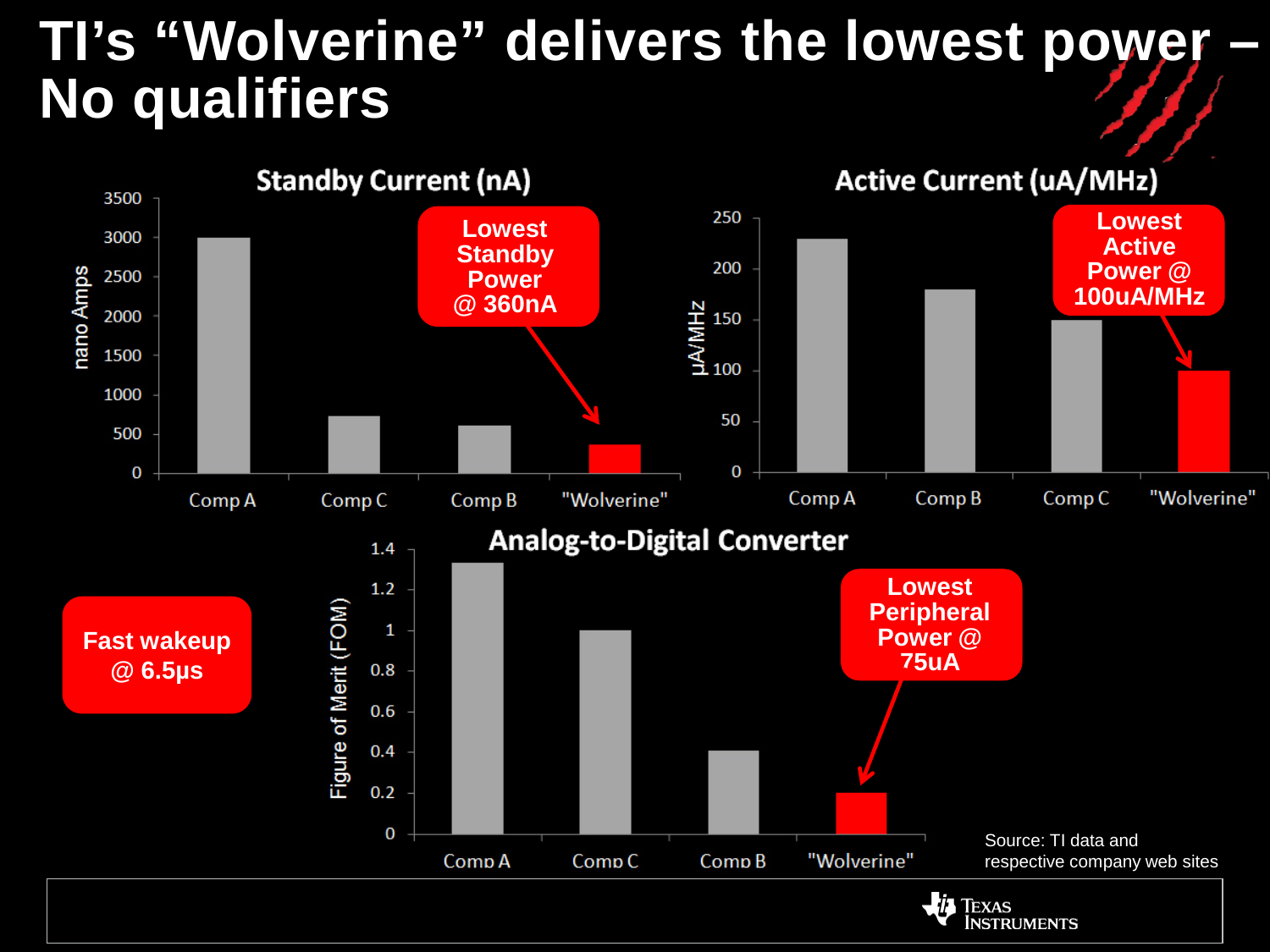# **"Wolverine" provides industry's longest battery life**

![](_page_7_Figure_1.jpeg)

![](_page_7_Picture_2.jpeg)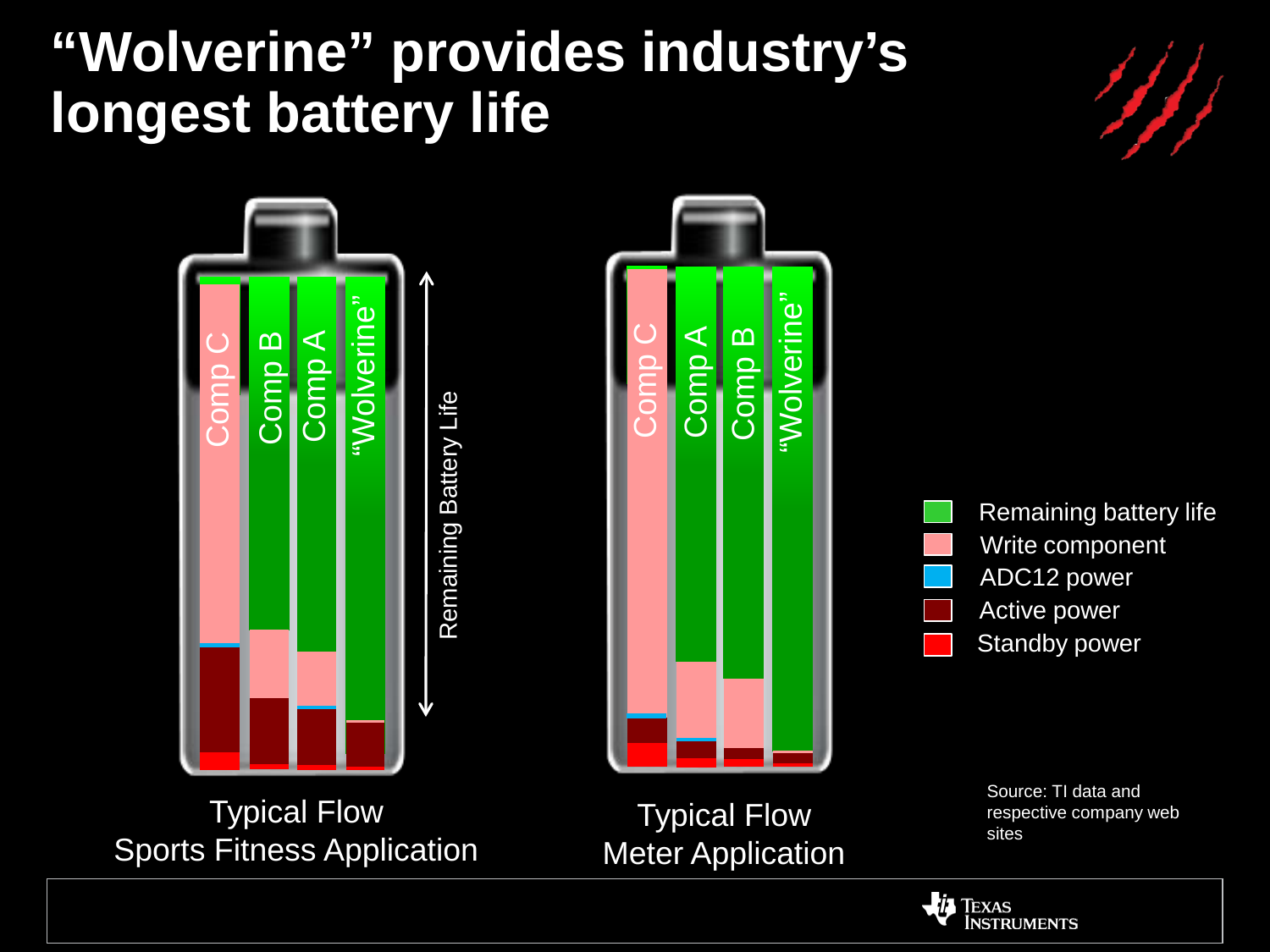## **Simplify development with MSP430™ MCU software ecosystem**

![](_page_8_Figure_1.jpeg)

Learn more @ www.ti.com/msp430ware

![](_page_8_Picture_3.jpeg)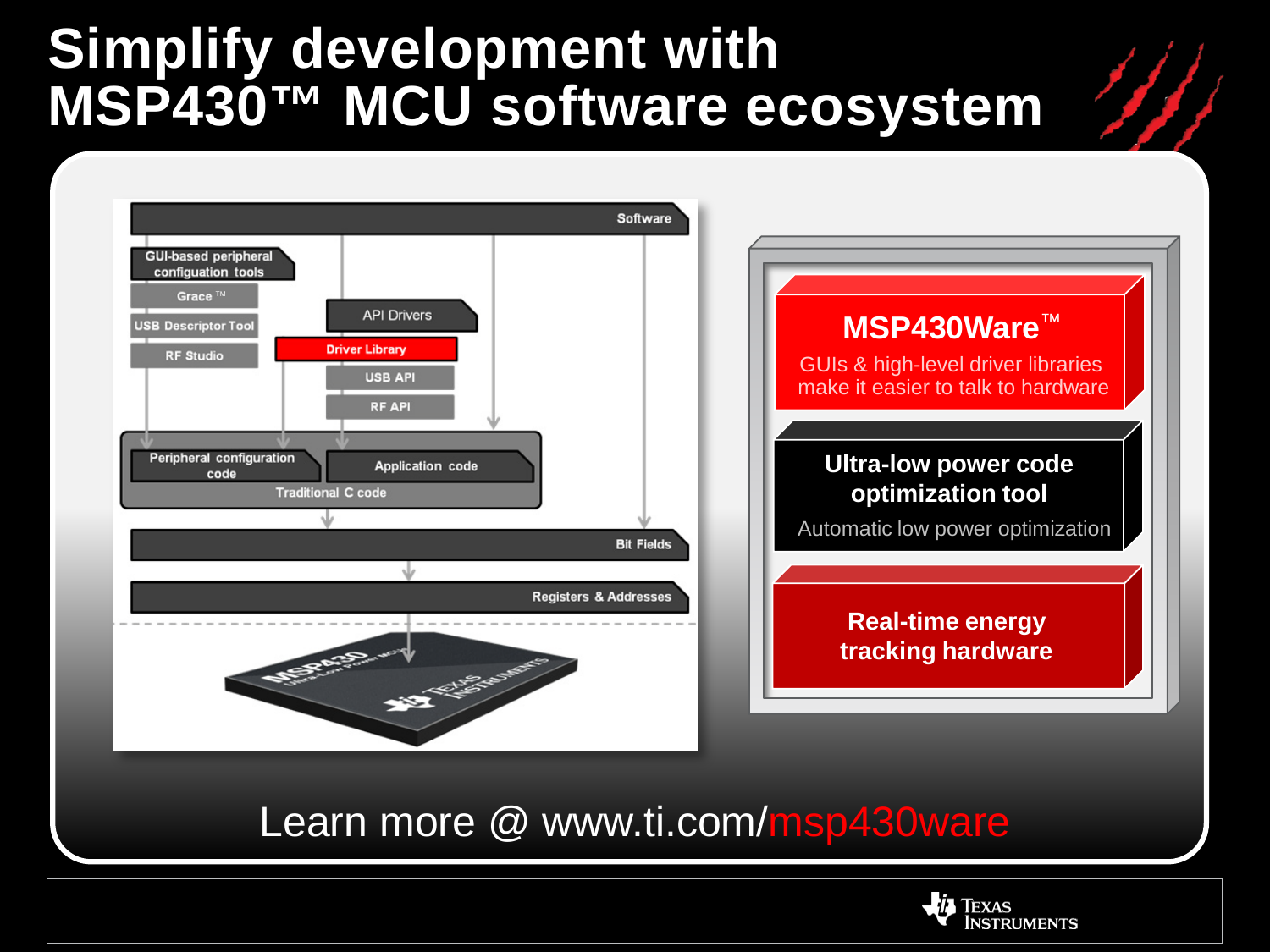![](_page_9_Figure_0.jpeg)

![](_page_9_Picture_1.jpeg)